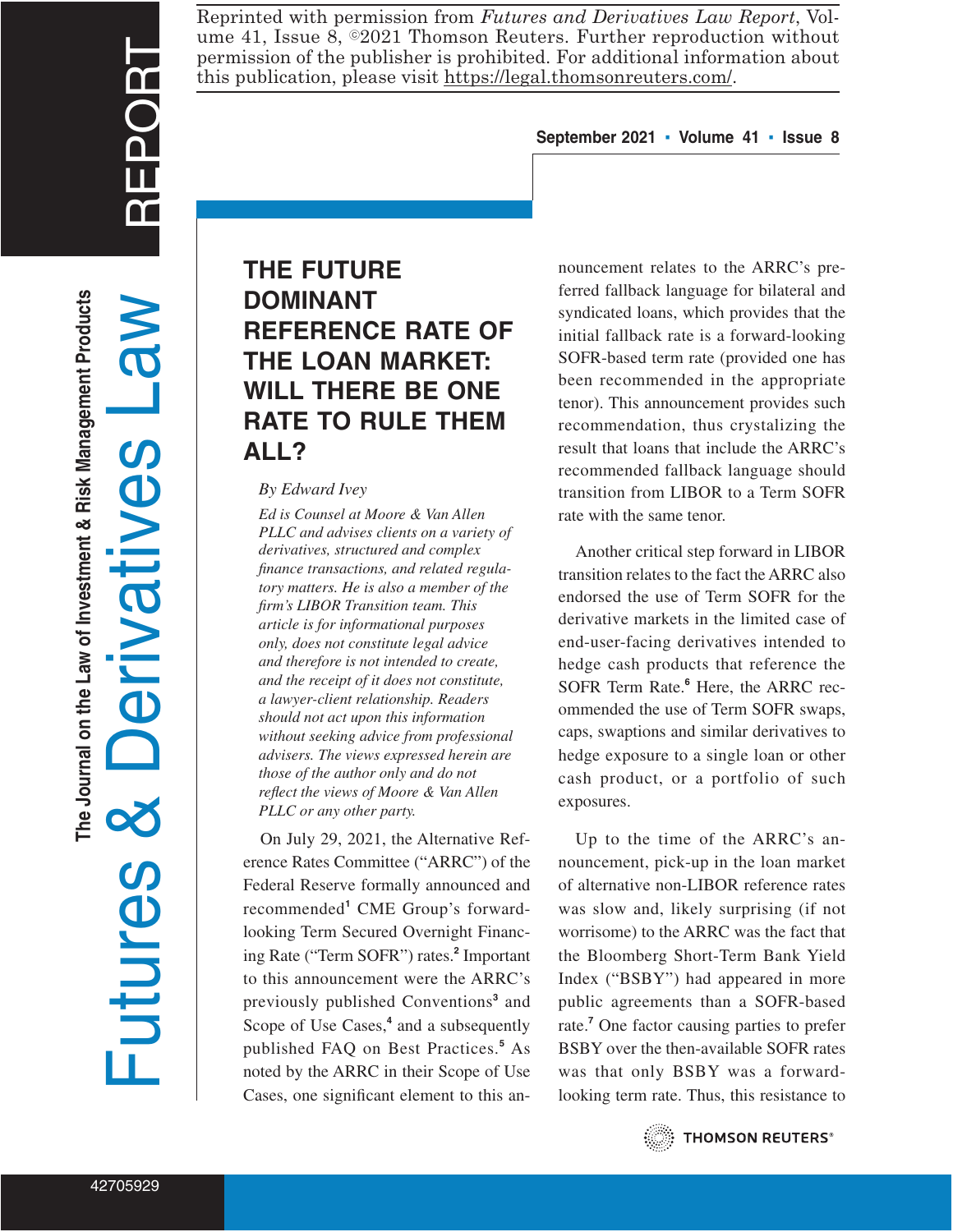use of SOFR may not have been a resistance to SOFR as a rate, but instead resistance to the use of an in-arrears rate and preference for a forwardlooking term rate. By using a forward-looking term rate, the overall changes to existing documentation were less significant and less involved since many payment and calculation mechanics were left unchanged, leading some market participants to describe the modifications necessary to convert a LIBOR-based loan to a BSBY-based loan as "plug-n-play."

In addition to BSBY already being quoted as a forward-looking term rate, BSBY may have appeared, initially, a viable and "better" alternative to any SOFR rate, since it was a credit-sensitive rate, i.e., a rate that floats based on changes in bank credit risk, and therefore provides some indication of a bank's cost of funding. Unfortunately for BSBY, the use of BSBY was questioned by the chairman of the Securities and Exchange Commission,**<sup>8</sup>** which may have slowed/cooled initial movements by banks to issue BSBY-based products, despite criticisms of the chairman's statements.**<sup>9</sup>**

### TERM SOFR VS. BSBY VS. AMERIBOR?

Now that Term SOFR is available, this author's expectation is that loan origination of non-LIBOR rates will have meaningful growth, and that growth will be in Term SOFR, BSBY and/or the American Financial Exchange's AMERI-BOR® benchmark ("Ameribor"). Looking ahead, which rate will be the "best" or the most common? In other words, which rate will be the "new LIBOR" and which (if any) will be more akin to Prime—i.e., a floating rate that can be used, but its use is far less common than the primary benchmark rate.

The answer is not clear. Term SOFR will definitely benefit from the ARRC's endorsement and general global efforts to replace LIBOR with a "risk free rate." BSBY and Ameribor, alternatively, will seek to leverage the imbedded dynamic credit sensitivity and the existing familiarity with credit sensitive rates as an element that should allow lenders ("Lenders") to more easily explain the new rates to borrowers ("Borrowers") as similar to LIBOR. Below are a few thoughts on how various facts or issues with these rates could impact their overall adoption and/or give any particular rate an advantage when compared to the other rates.

In the end, will there be one rate to rule them all?

### THE "WINNING" RATE WILL BE THE RATE WITH THE CHEAPEST HEDGE/SWAP?

I would expect the rate most commonly used by Lenders will be the floating rate that can be swapped out for the lowest fixed rate. Here, I am assuming that most Borrowers will be less focused on the nature of the floating rate, and more focused on the cost of any hedge since the overall cost of the loan is often mostly the result of (i) the margin/spread plus (ii) the cost of the hedge based on the "Fixed Rate" the borrower will have to pay (or the cost of the interest rate cap).

Here, a borrower will just add together the rate in (i) and (ii) (the "All-In Rate") and will select the reference rate with the lowest All-In Rate. While much of the focus here may be on element (ii)—i.e., the Fixed Rate on the Borrower's hedge—the value in (i) will likely be different across all rates for the same Borrower, due to (a) SOFR being lower than a credit sensitive rate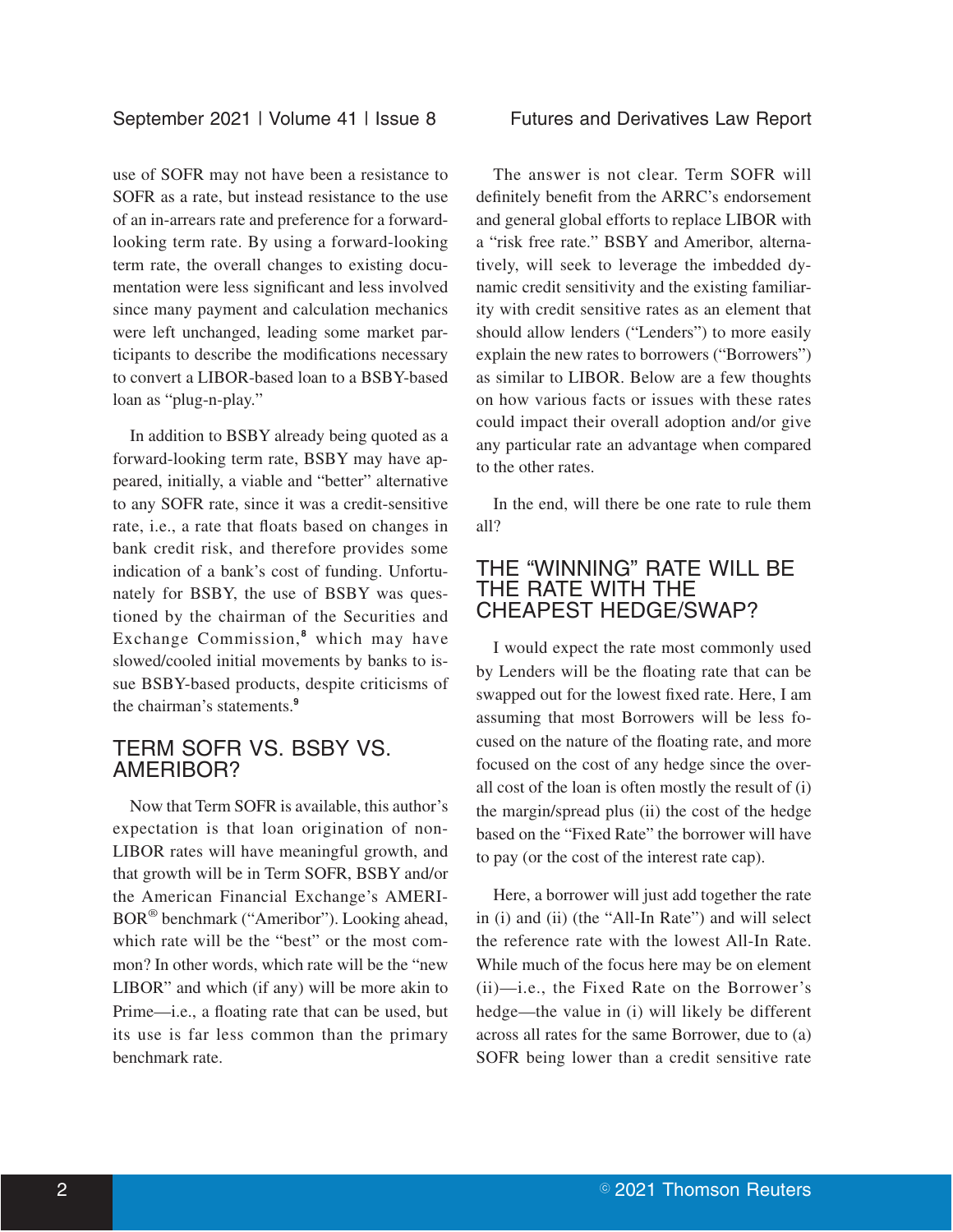such as BSBY and Ameribor, and (b) between BSBY and Ameribor, BSBY's credit adjustment is generally smaller (generally, tracking less than LIBOR) and more appropriate for larger regional and national banks, and Ameribor is larger (generally, tracking greater than LIBOR) and more appropriate for small, medium and regional banks, though the differences here are small.**<sup>10</sup>**

In an environment where Term SOFR and BSBY rates are compressed and almost equal, the advantage here is for BSBY since Lenders will need to add a credit adjustment to Term SOFR. When this credit adjustment is added, will Term SOFR > BSBY? If "yes," then that gives some advantage to BSBY.

As for Ameribor, this reference rate is generally tracking higher than LIBOR (BSBY is traditionally a few basis points lower, but less volatile than LIBOR). Community and regional bank Lenders, however, may see Ameribor as a better approximation for their cost of funding,**<sup>11</sup>** and as a result, be willing to offer this rate with a lower margin/spread than it would on a Term SOFR or BSBY loan. If funding the same loan based on SOFR or BSBY, such Lenders will (SOFR) or may (BSBY) add some basis points to the margin/ spread as insurance against those instances where the reference rate would drop below such Lenders' cost of funding. However, since the banks that are expected to be interested in Ameribor loans are not registered swap dealers ("Swap Dealer"), due to their small size in assets and regional footprint, whether the Ameribor swap market will pick up is a real uncertainty and likely driven largely by whether Swap Dealers and other financial institutions conclude that offering this product to these smaller institutions ("Swap Providers") is profitable and a manageable risk.

### ISSUES WITH TERM SOFR SWAPS—DEALERS WILL HAVE MISMATCH ISSUES

Although a Lender will be able to package a Term SOFR Loan and a swap referencing Term SOFR ("Term SOFR Swap"), because Term SOFR Swaps are not available for dealer-todealer swaps (or any non-end-user or speculator) in some cases the Lender will now be hedging the Term SOFR Swap with a SOFR compounding in-arrears swap. This will cause a mismatch between the two cash flows, that could be greater or less than payment amounts owed vs. payment amounts received. This mismatch may increase the costs (i.e., increase the "Fixed Rate" in the hedge) on a Term SOFR Swap, so the Lender can capture some profit that will be used to cover risks associated with this mismatch. Alternatively, a Lender may find other methods to internalize this risk.

Lenders, however, should not assume given their status as a financial institution (or even if the Lender is a swap dealer), that such status definitively means it cannot hedge the Term SOFR Swap with another Term SOFR Swap. As further discussed below, there are some Lenders who will not have this mismatch issue, but the trade-off here will be a requirement that their activities in the swap market remain limited such that the institution does not make markets in the interdealer market or make two-way prices in interest rates derivatives.

Overall, this should be top of mind for Lenders. Lenders must determine if their activities in the derivatives market are sufficiently limited to permit the Lender to maintain a "matched book" or "flat book," and if not, then such Lender must determine how this mismatch will be addressed.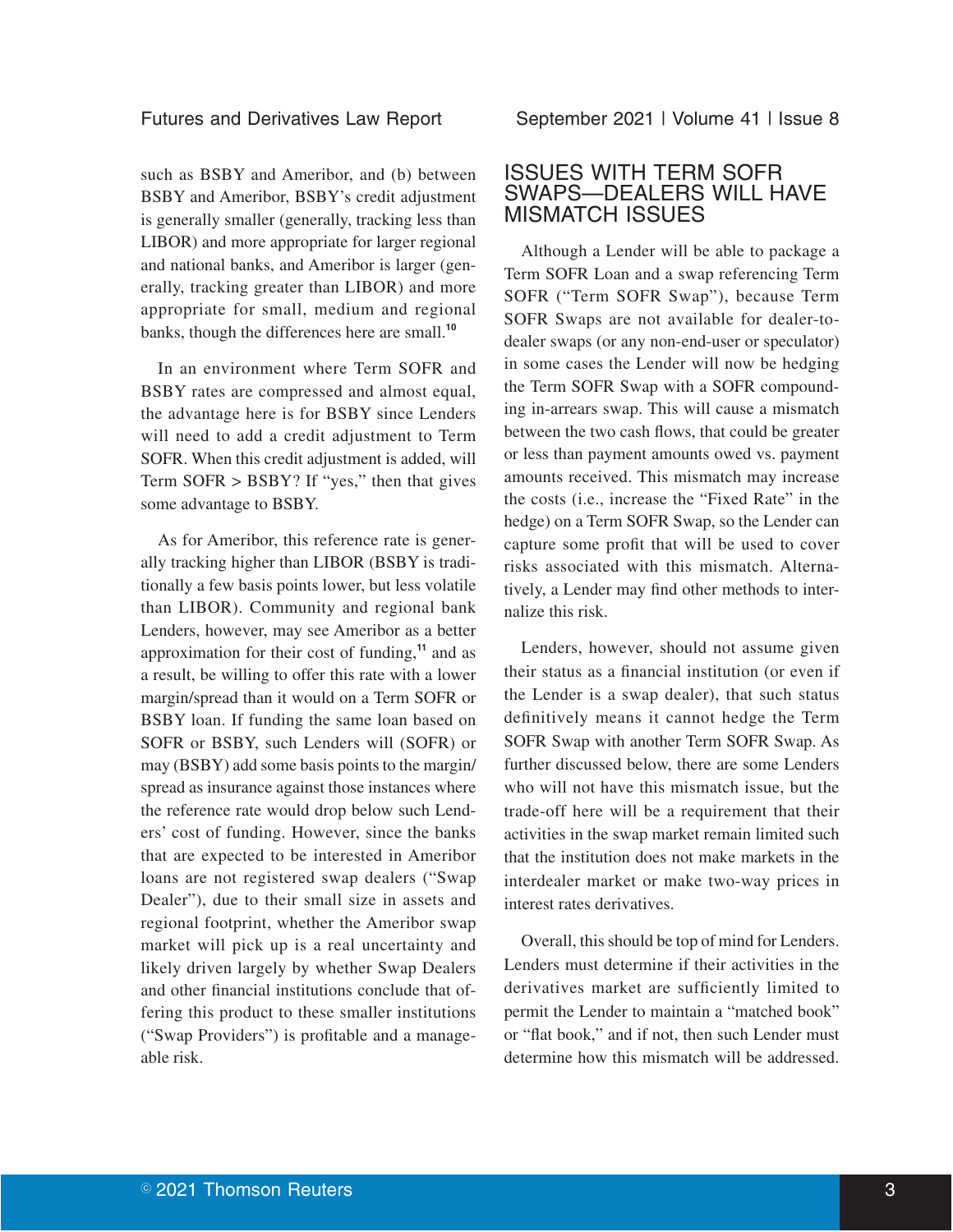The Floating Amount received by a Swap Dealer/ Provider based on SOFR Compounding In-Arrears should be close to the amount owed by the Swap Dealer/Provider on a Term SOFR payment amount for a similar tenor/calculation period, but it will not be 1-for-1. Swap Dealers/ Providers will need to determine how to hedge and handle issues where the floating amount received on the dealer-to-dealer swap is less than the Term SOFR payment amount on the Borrower's swap.

#### BSBY/AMERIBOR—NO MISMATCH, BUT LIQUIDITY IS STILL UNCERTAIN

BSBY and Ameribor should not have the mismatch risk, i.e., the Floating Rate in the Borrower's swap and the dealer-to-dealer swap can be the exact same. However, it is still uncertain what liquidity will look like in the dealer-todealer market, which impacts pricing.

SOFR benefits from the ARRC's support and the CFTC's "SOFR First" best practices, which should promote the growth in a SOFR swaps market. Even if Term SOFR Swaps have a mismatch risk, and this risk impacts pricing, it could be the case that the pricing impact is minimal due to SOFR-liquidity already creating tighter spreads and lower pricing. Lastly, if SOFR swaps have a clearing requirement, and BSBY/ Ameribor swaps are never cleared (unless parties voluntarily elect to clear), this could greatly impact the market too. From my experience, banks tend to prefer hedging their portfolio of Borrower-facing swaps with cleared swaps, but if BSBY/Ameribor swaps are not subject to a clearing requirement, this may or may not impact the adoption of BSBY/Ameribor. Since exchange-traded swaps really go hand in hand with clearing, the exchange trading of SOFR swaps could further benefit SOFR pricing.

In short: BSBY/Ameribor will not have mismatch risk for any Lenders. In the dealer-todealer market, SOFR may have greater liquidity and be subject to clearing and exchange traded requirements. It will be interesting to see the difference between the Fixed Rate on Term SOFR Swaps vs BSBY/Ameribor swaps, and if one has tighter spreads with overall better pricing for Borrower-facing swaps. Also, noted further below, maybe Swap Dealers/Providers will not hedge a BSBY/Ameribor swap differently than a Term SOFR—i.e., both Borrower swaps are priced based on the Fixed Rate in the Dealer-to-Dealer SOFR Market? If that is the case, maybe the Fixed Rate of the Borrower's swap is agnostic to whether the Floating Rate is Term SOFR, BSBY or Ameribor? Here, however, since Ameribor, is traditionally a rate higher than LIBOR (though only fraction of a basis point in the onemonth tenor**<sup>12</sup>**), a Swap Dealer/Provider may be less inclined to internalize/manage this mismatch risk and, instead, require an Ameribor swap in its back-to-back swap. Additionally, for community and regional banks, it is more likely that, due to their size, these banks will be constrained and only able to offer the Borrower a swap rate for which it can obtain a perfect hedge without any mismatch. It is still unclear if they will find this in the Ameribor swap market.

## IS A FINANCIAL ENTITY/ INSTITUTION AN "END-USER?"

Prior to the ARRC's release of their FAQ on Best Practices, there was significant uncertainty associated with what entities constituted an "end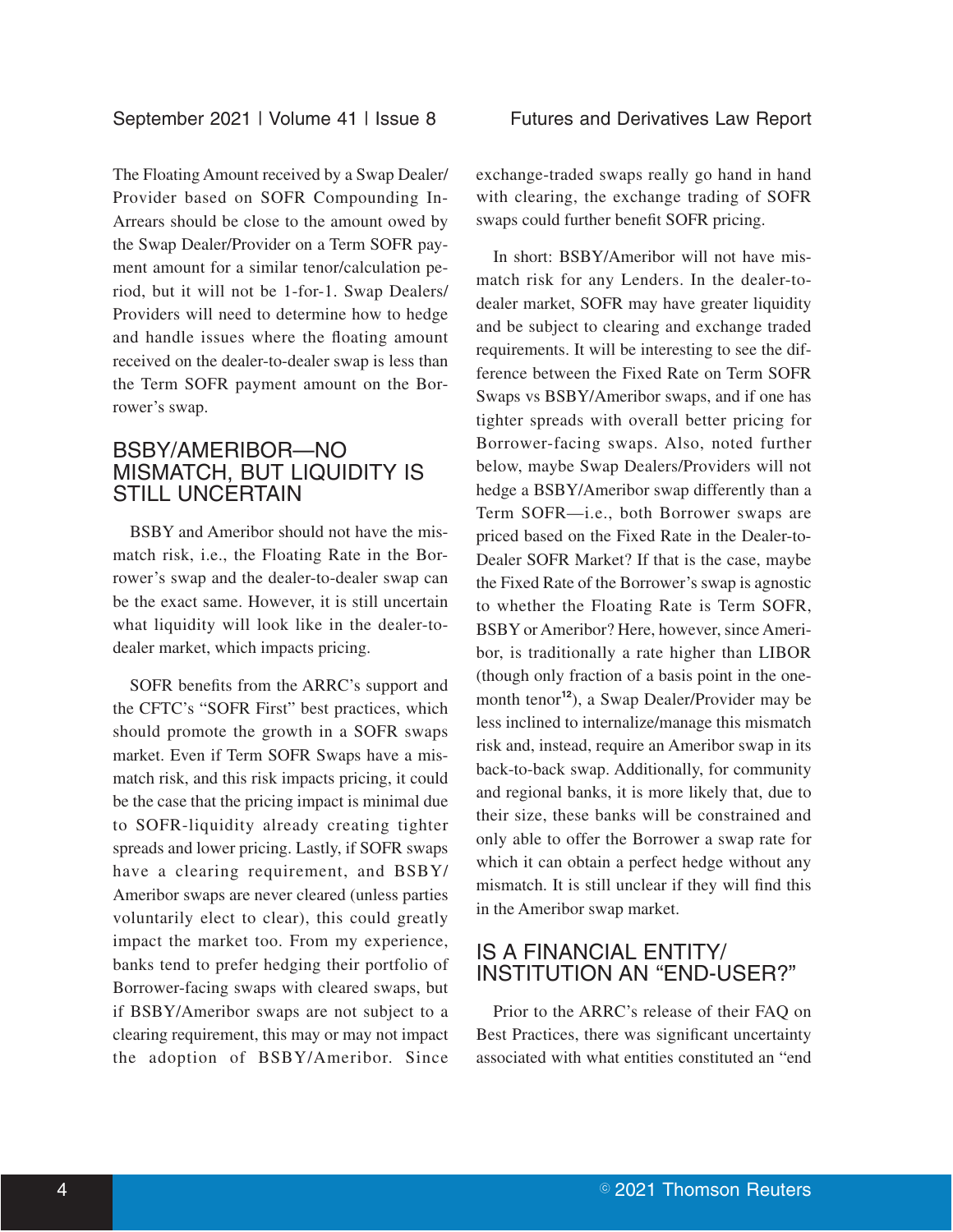user." While corporate entities were an obvious "end user," there were other entities where there was greater uncertainty. Afterall, not all end users make widgets.

For example, there are treasury affiliates, special securitization vehicles, cooperatives and other entities that are in the business of predominately engaging in financial activities but may think of themselves as "end users" due to their eligibility for an exemption often generalized as the "End-user Clearing Exemption." Until the FAQ on Best Practices, similar issues existed for the smaller banks. Small banks are eligible for the same exemption, which promoted a business model in which small banks executed uncleared swaps with a Swap Dealer who provided liquidity and assistance to such small bank in executing mirroring swaps with the small bank's borrower. This model ensured the small bank's swap books were always "matching" or "flat" i.e., perfectly hedged without any mismatch.

The ARRC's FAQ on Best Practices provided some much needed certainty to these financial entities, clarifying that some financial institutions can use Term SOFR Swaps to hedge their borrowerfacing swaps, provided their overall market activity meets certain requirements.

## WHAT IS AN "END USER?"

Identifying who is an "end user" is critical for Term SOFR Swaps. The permitted use of such swaps is supposed to be limited to end-user facing derivatives intended to hedge loans and other cash products referencing Term SOFR. The specific end user that may enter into the swap includes any direct party or guarantor to a new Term SOFR business loan or securitization linked to Term SOFR assets, or to a legacy LIBOR product that has converted to Term SOFR through contractual fallback language or legislation.

The FAQ on Business Practices made clear that the term "end user" could be a term that includes a lender or a borrower. In respect of a lender qualifying as an end user, the ARRC noted that there are some lending institutions "not structured to make markets or warehouse the risk of offering derivatives products to end users."**<sup>13</sup>** Per the ARRC, such lending institutions may execute Term SOFR derivatives with a borrower, and hedge such risk with another Term SOFR Swap in the dealer-to-dealer market provided such lending institution "does not make two-way prices in interest rate derivatives and is not a market maker in the interdealer market for such derivatives in the regular course of its business."**<sup>14</sup>** In short, lending institutions, including swap dealers, that use offsetting derivatives to main a matching/flat book may continue to do so with Term SOFR Swaps.

For non-lending entities—i.e., the borrowers—the ARRC did not provide a formal definition. However, given the clarification around the scope of lending institutions which may use Term SOFR Swaps, Lenders should anticipate that those entities which have traditionally elected the End-User Clearing Exception (or other exceptions) for their interest rate hedges, such entities should be eligible to execute Term SOFR Swaps. Such guidance, however, has not been formally stated. As a result, Lenders should continue to be vigilant and monitor market practice and formal/informal regulatory guidance.

## SMALL BANKS WILL USE BSBY?

SOFR-based rates are a closer indication of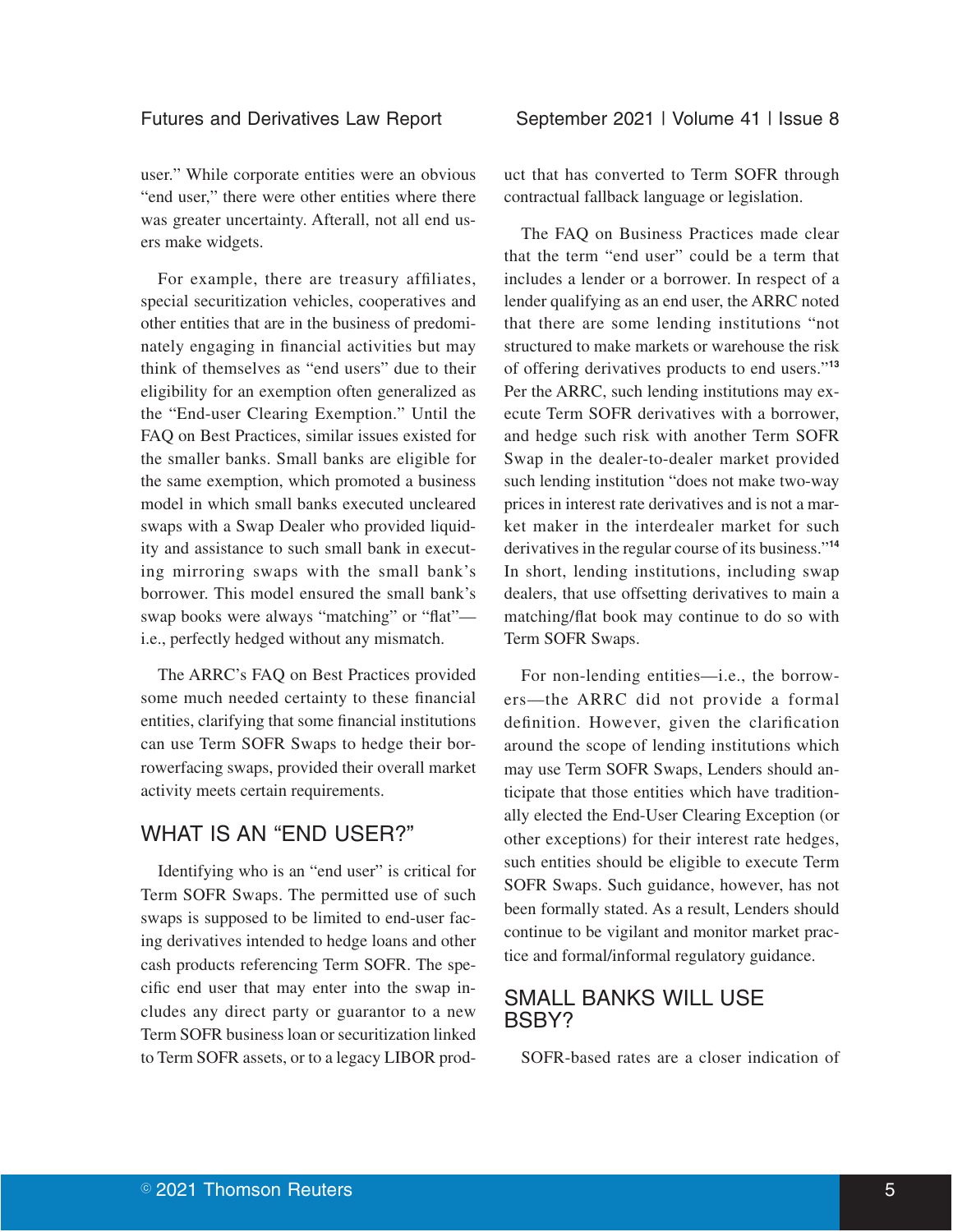cost of funding for larger institutions that hold large reserves of treasuries (and can, therefore, be thought of as often lending against treasuries). For community and regional banks, there may be a preference for BSBY or Ameribor, since both provide a closer approximation to such institutions' actual cost of funding any loan. Here, the "winner" between BSBY and Ameribor may ultimately be whichever has the least expensive hedge. Ameribor will better track the institution's cost of funding, but if the All-In Rate for BSBY is more attractive/sellable than Ameribor, this could push smaller banks to BSBY. With that said, Ameribor is a better approximation for their cost of funds, and as noted earlier, this may mean that the "margin" added to Ameribor is lower than that added to BSBY. As a result, the All-In Rate for an Ameribor loan may be the lowest.

Either way, BSBY or Ameribor, this rate will more closely match smaller and regional banks' dynamic cost of funds over the life of the loan, and (1) they will want a 1-for-1 match and (2) many may not have systems in place to confirm any compounded in-arrears calculation or otherwise just prefer to not have cash flow management based on this sort of in-arrears or risk-free floating rate calculation.

Additionally, to the extent the permitted use of Term SOFR itself becomes something of a moving or more ambiguous target—e.g., a regulator's or CME's guidance states a decreased scope of permitted uses or creates more uncertainty as to permitted uses—then frustrations associated with tracking and documenting the "appropriate" use of Term SOFR may also increase demand for BSBY and Ameribor. This demand could give Ameribor and BSBY a major advantage, particularly if one or both appear easier to implement

during a time when resources focused on regulatory, compliance and technology are already strained.

This could increase demand and liquidity in the BSBY/Ameribor swaps market, thereby pricing the Fixed Rate on these swaps at a lower rate.

#### CREDIT SENSITIVE RATES OTHER THAN BSBY/ AMERIBOR?

All of these talking points about BSBY or Ameribor apply similarly to any other credit sensitive rates, but at this point it seems like the only rates that have built any traction in the U.S. market are BSBY and Ameribor. This also means that if a bank considered a credit sensitive rate other than BSBY or Ameribor, there is an even greater chance that a swap referencing such rate is far less liquid and more expensive. For this reason, rather than constantly referring to "Credit Sensitive Rates" in this article, this article is focused on BSBY and Ameribor.

## REGULATORY CONCERNS WITH BSBY?

Based on various conversations and industry calls, there appears to be a general view that: There is no regulatory risk with BSBY—i.e., no central bank or other regulator is going to make BSBY illegal or otherwise go away, in an effort to promote SOFR.**<sup>15</sup>** It seems like many people (other than just the author of this article) were also very critical of the comments of Gary Gensler, chairman of the Securities and Exchange Commission, as being misleading/inaccurate. One more surprising element of caution were recent statements from the Board of the International Organisation of Securities Commissions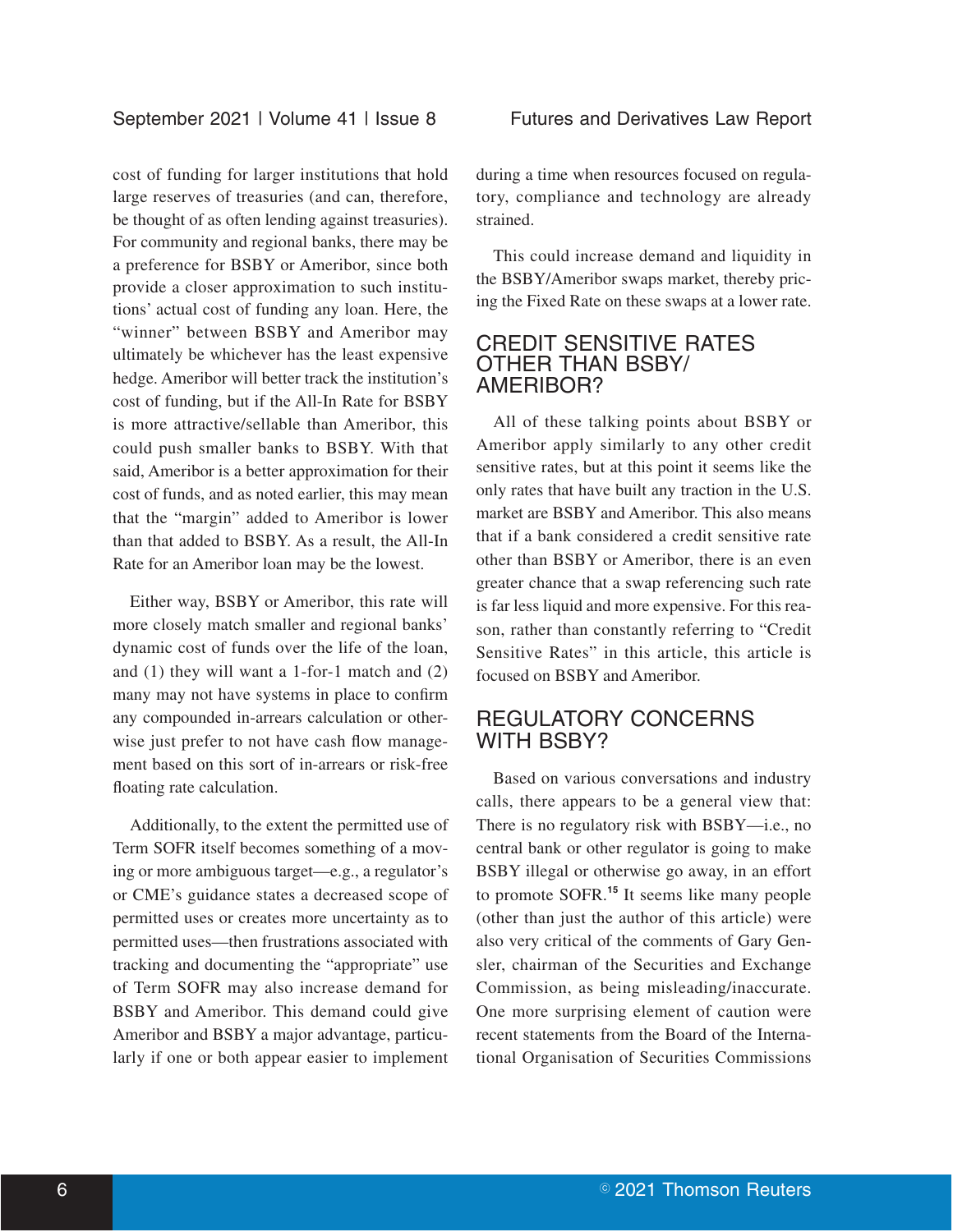#### Futures and Derivatives Law Report September 2021 | Volume 41 | Issue 8

("IOSCO"), in which IOSCO urged caution regarding the use of credit sensitive rates to replace LIBOR and highlighted the importance of transitioning to risk-free rates such as SOFR.**<sup>16</sup>** However, since IOSCO's principles are selfcertified by the index providers, the statement may have little impact other than leaving some to question whether IOSCO's statement are more of a political effort to limit the growth of credit sensitive rates and/or if the index providers' data supporting their IOSCO certifications should be challenged.

## WHAT ABOUT DAILY SIMPLE SOFR?

I am not sure non-term rates will have much use in the loan market today, particularly in the middle market. From my experience and conversations, borrowers were unwilling to agree to a rate in which they would not have certainty regarding any payment amount until two to five business days before the payment date. Even if hedged, often borrowers are hedging less than 100% (e.g., 70% hedged, leaving 30% of the loan's principal amount unhedged), so the cash requirements of the unhedged portion continue to be in focus. Going forward, will Borrowers still resist the in-arrears rate Daily Simple SOFR?

Here, maybe Daily Simple SOFR gains traction if Borrowers notice that, traditionally, Term SOFR is overestimating Daily Simple SOFR. "Term SOFR > Daily Simple SOFR" should be the case, since Term SOFR should more closely align with SOFR compounded in-arrears. Additionally, in the derivatives market, the Fixed Rate on a Term SOFR Swap is slightly higher than that for an interest rate swap hedging Daily Simple SOFR. This means a Borrower may save

money on a Daily SOFR loan versus a Term SOFR loan (1) with respect to any unhedged interest payments and (2) with respect to the Fixed Rate on the swap. However, the question here will be: Will that delta be enough to make a difference to a Borrower? Alternatively, if the Borrower has no issues with managing the payment requirements of Daily Simple SOFR, the borrower may prefer this rate today, but given the limited Daily Simple SOFR loans today, this seems unlikely until Borrowers are more familiar with SOFR and the new menu of non-LIBOR rate options.

### ANY OTHER REASONS TO PREFER BSBY/AMERIBOR OR TERM SOFR?

Yes. If only focused on a loan portfolio, Term SOFR will (likely) always be lower, but that is why the "SOFR Adjustment" is there. Lenders may want to start comparing how BSBY/ Ameribor vs. Adjusted Term SOFR Rate compare, and Lenders may want to develop their own in-house "SOFR Adjustment," which could vary based on the term of the loan itself.

For example, in today's rate environment for a short-term loan, the adjustment may be lower than that we see in Bloomberg's standard adjustment<sup>17</sup> based on expectations that the difference between LIBOR and SOFR between now and July 2023 will remain less than Bloomberg's adjustment. Looking more long term, Lenders will need to consider their own views as to the appropriate adjustment, since it will be an important factor in a Term SOFR's All-In Rate.

Today, given how close in value Term SOFR is to BSBY/Ameribor, the All-In Rate for a Term SOFR loan that uses Bloomberg's standard ad-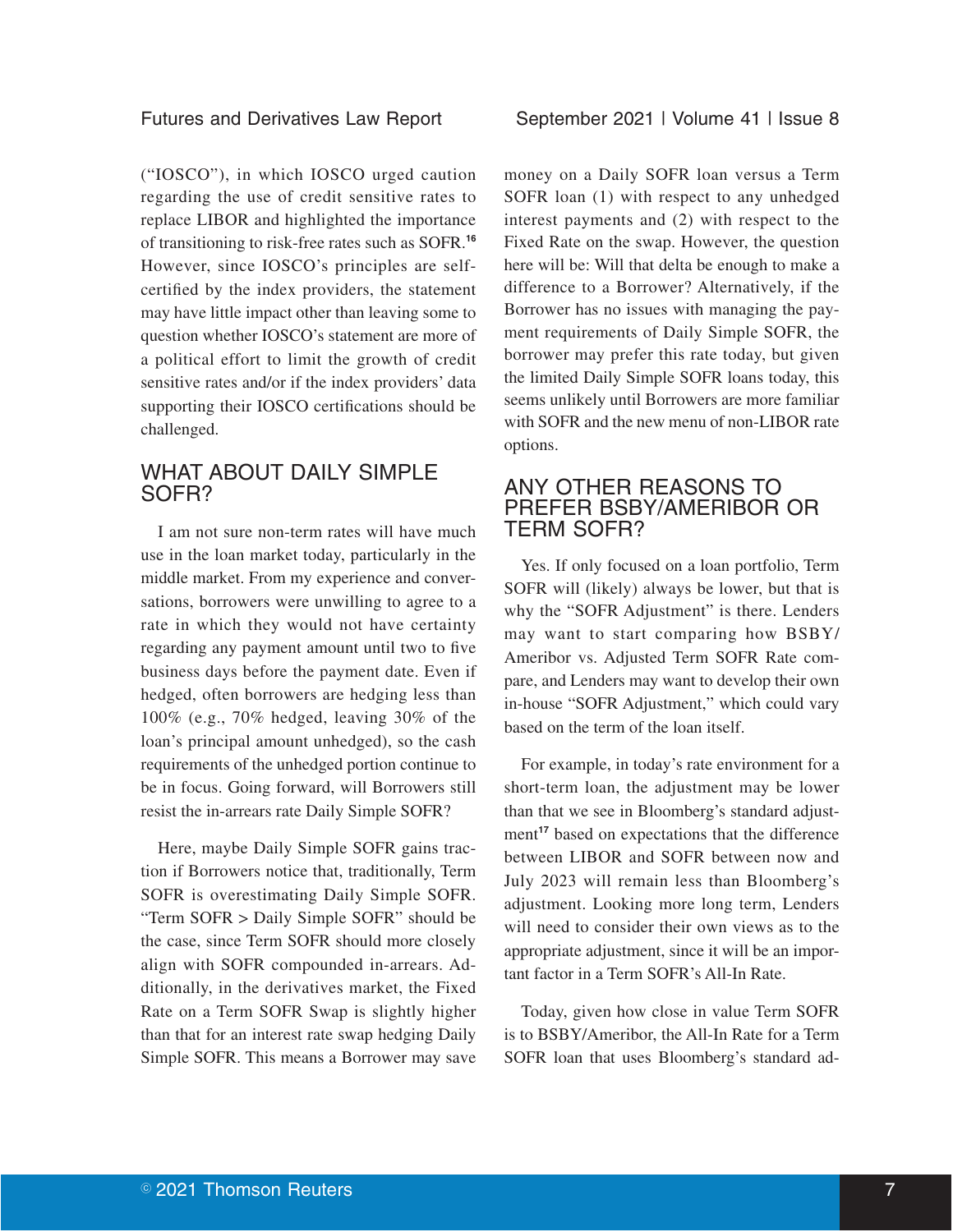justment may be higher than the All-In Rate for a BSBY loan. Ameribor (since this rate is generally higher than LIBOR) should not benefit as much from compressed rates, but as noted above, it should benefit from a lower margin/spread on the loan when compared to the same bank considering the SOFR Adjustment to add to Term SOFR. Alternatively, depending on the tenor of Ameribor, if the Ameribor is tracking only fractions of a basis point higher than a similar tenor of LIBOR or BSBY, maybe BSBY and Ameribor loans have equal spreads/margins, causing the swap market to be deciding factors for the rate that will have the greatest demand from Borrowers.

The concern for Ameribor will largely focus on the cost of the hedge. Ameribor is not indicative of the cost of funding for larger banks,**<sup>18</sup>** and since this should mean fewer (if any) large banks will offer many Ameribor products and the same institutions that are Swap Dealers will have less of an incentive to offer and develop Ameribor hedges to achieve a liquid market. Ameribor's success therefore may depend on how cost effectively Swap Dealer's manage Ameribor risk with more liquid products (e.g., SOFR in arrears or BSBY).

SOFR is also manipulated by the Federal Reserve Bank,**<sup>19</sup>** so in times of stress the Federal Reserve Bank can force this rate to drop and keep the rate there. When this happens, it can result in SOFR dropping below a Lender's cost of funding, as seen during the start of the COVID-19 crisis last year.**<sup>20</sup>** The SOFR Adjustment is intended to help with this, but as parties will compete based on the margin added to Term SOFR, this is also a natural place to "knock off" a few basis points. By doing so, this increases the risk

to the Lender that more and more of the cash inflow from the margin will not represent net profit, but instead represent revenue used to cover costs.

An artificially low SOFR could negatively impact a loan portfolio that could otherwise better perform if the same loans were priced based on BSBY or Ameribor. On the flipside, the more an institution has exposure to swaps, the lower rate environment would increase the likelihood that the Borrower-facing swaps are in-the-money to the Swap Dealer/Provider (but the Swap Dealer/Provider's portfolio hedges are out-ofthe-money, so this may have no meaningful profit element).

Overall, maybe the questions and focus on deciding which single rate will replace LIBOR is misplaced. Isn't that setup a large reason we are in this situation: An overreliance on a single benchmark? Maybe a bank is "best positioned" for both (a) its loan portfolio and (b) mitigating benchmark risks related to long-term use, if it has exposure to multiple rates.

If more Lenders are considering different rates for different products (e.g., Term SOFR for syndicated loans and BSBY/Ameribor for middle-market bilateral loans), the swaps market may develop with similar liquidity and pricing options. That scenario is more likely if Swap Dealers/Providers decide to have an agnostic view regarding how to hedge a Borrower's swap. This could be the case since Term SOFR (plus a credit adjustment), BSBY and Ameribor all roughly track each other (because both are an approximation of LIBOR). If all three rates are roughly the same, then maybe a swap desk gets comfortable with not caring if the Borrower swap is Term SOFR, BSBY or Ameribor for pricing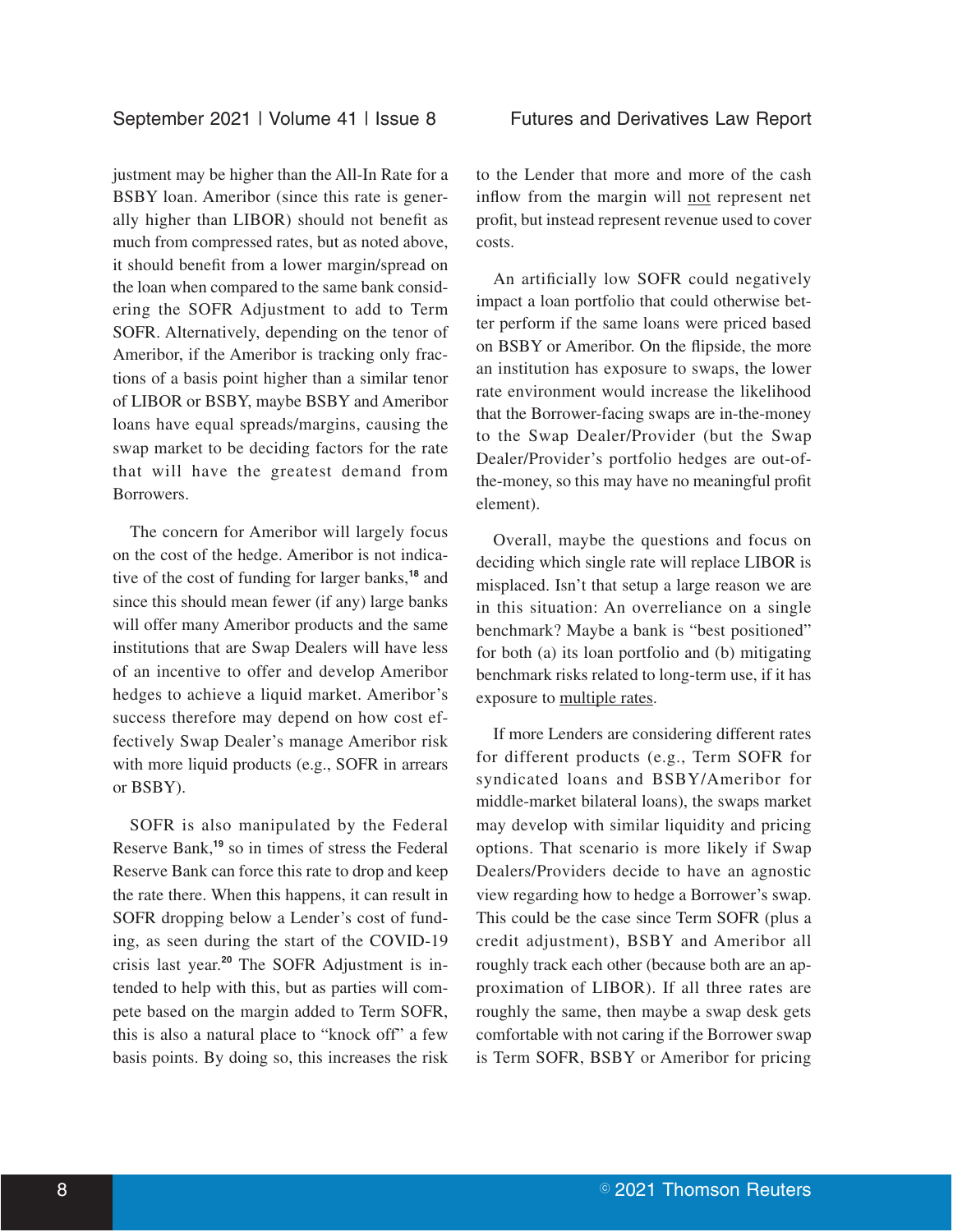purposes, because any effort to hedge/price that risk will depend on the Fixed Rate in the Dealerto-Dealer SOFR compounding in-arrears market.

In the short term, maybe the right "hedge" for a Lender is to offer multiple rates so the Lender is best positioned to adjust its products as the market continues to develop. Long term, maybe the correct view as a matter of "safety and soundness" for any Lender is to maintain a mixed portfolio of reference rates based on certain rates as being more appropriate for certain markets.

For the Borrowers, maybe there is never one rate to rule them all, but instead different strokes for different folks.

#### **ENDNOTES:**

**<sup>1</sup>** https://www.newyorkfed.org/medialibrary/ Microsites/arrc/files/2021/ARRC\_Press\_Releas e\_Term\_SOFR.pdf.

**<sup>2</sup>** https://www.cmegroup.com/market-data/c me-group-benchmark-administration/term-sofr.h tml.

**<sup>3</sup>** https://www.newyorkfed.org/medialibrary/ Microsites/arrc/files/2021/Term\_SOFR\_Avgs\_C onventions.pdf.

**<sup>4</sup>** https://www.newyorkfed.org/medialibrary/ Microsites/arrc/files/2021/ARRC\_Scope\_of\_Us e.pdf.

**<sup>5</sup>** https://www.newyorkfed.org/medialibrary/ Microsites/arrc/files/2021/ARRC-Scope-of-Use-FAQ.pdf.

**<sup>6</sup>**"The ARRC **does not support the use of the SOFR Term Rate for the vast majority of the derivatives markets**, because these markets already reference SOFR compounded in arrears and transitioning derivatives markets to the more robust overnight risk-free rates (RFRs) is essential to ensure financial stability as emphasized by the Financial Stability Board. The ARRC recommends that any use of SOFR Term Rate

derivatives be limited to end-user facing derivatives intended to hedge cash products that reference the SOFR Term Rate. This limitation is intended to avoid use that is not in proportion to, or materially detracts from, the depth of transactions in the underlying derivatives markets that are essential to the construction of the SOFR Term Rate over time." *See*, Scope of Use Cases.

**<sup>7</sup>***See also, Libor's US replacements: no one rate to rule them all,* Financial Times (June 3, 2021), available at https://www.ft.com/content/e 5f1ebbb-2e7b-46cc-88ce-b0a1c48ea1ee.

**<sup>8</sup>***See*, Chair Gary Gensler, *Prepared Remarks Before the Financial Stability Oversight Council* (June 11, 2021), *available at* https://www.sec.go v/news/public-statement/gensler-fsoc-libor-2021-06-11.

**<sup>9</sup>***See*, Coffey, Meredith, *LIBOR TRANSITION: DEBATING THE "MULTI-RATE" FUTURE* (July 8, 2021), *available at* htt ps://www.lsta.org/news-resources/libor-transitio n-debating-the-multi-rate-future/; *see also*, Ivey, Edward, *SEC Chairman Questions the Use of BSBY* (June 18, 2021), *available at* https://www.j dsupra.com/legalnews/sec-chairman-questions-t he-use-of-bsby-3691345/.

**<sup>10</sup>***See*, *Introducing Bloomberg Short-Term Bank Yield Index (BSBY)* (November 16, 2020) (provides a comparison of BSBY vs LIBOR, noting that BSBY generally is slightly lower than LIBOR); *AMERIBOR® Term-30 White Paper, August 12, 2021* (for Ameribor Term-30, noting that Ameribor generally tracks slightly higher than one-month LIBOR, with an average spread of -.0049% and median spread of -.0003%); *see also*, infra Endnote 14.

**11**While BSBY also offers some approximation for a bank's cost of funding, it is more accurate for larger banks and similar to LIBOR's approximation. Ameribor is intended to reflect small, medium and regional banks' cost of funding across the United States. *Infra*, Endnote 18.

**<sup>12</sup>**See *Id*. (discussion of Ameribor).

**<sup>13</sup>***Supra*, Endnote 5.

**<sup>14</sup>***Id*.

**<sup>15</sup>***See also*, Bartholomew, Helen, *Federal*